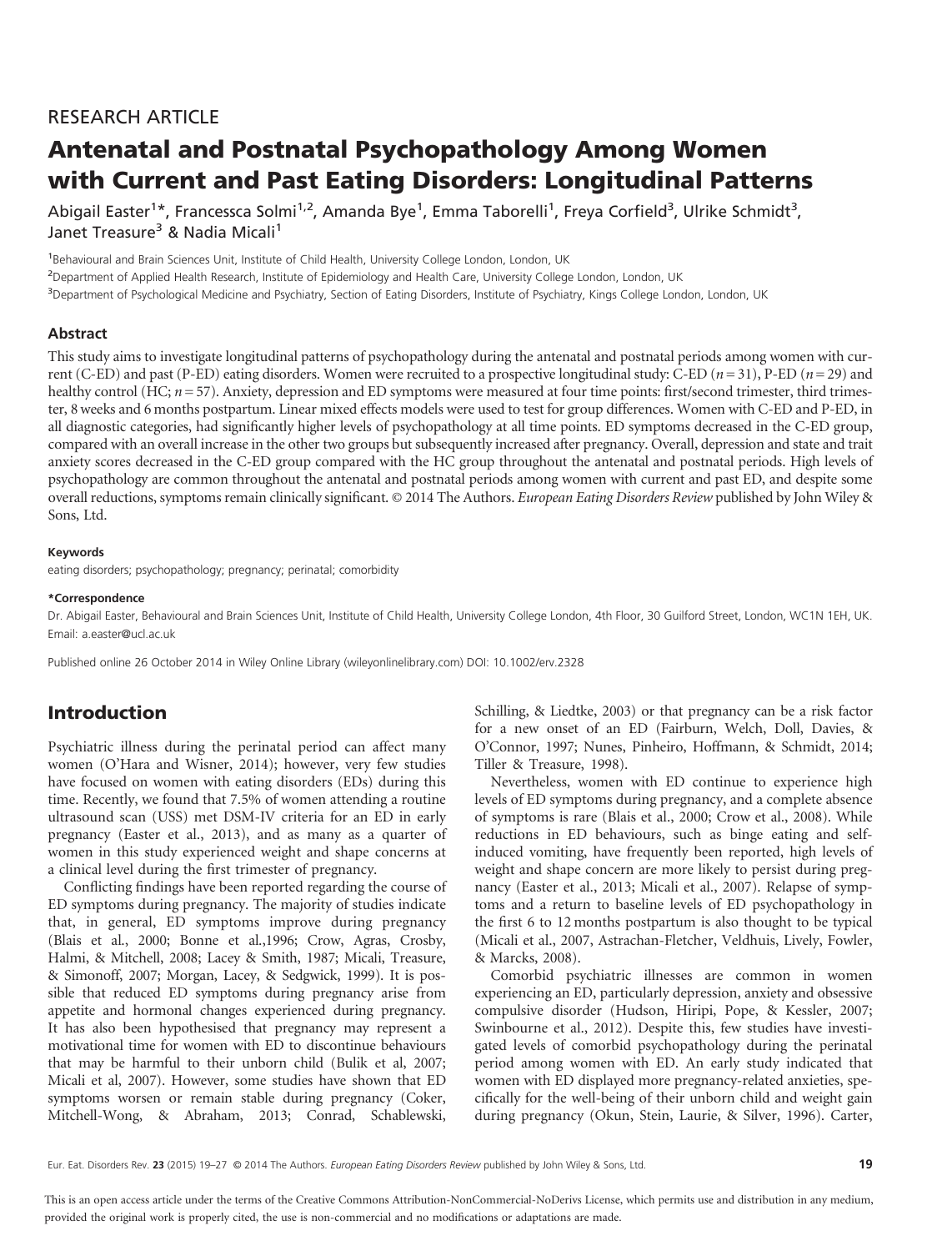McIntosh, Joyce, Frampton, and Bulik (2003) found that 40% of women with ED also had a major depressive episode during the year of childbirth. Similarly, in a twin-based study, 39 and 59% of women with anorexia nervosa (AN) and bulimia nervosa (BN), respectively, experienced depression during pregnancy (Mazzeo et al., 2006).

These findings have more recently been confirmed in a large epidemiological study. Micali, Simonoff, and Treasure (2010) reported that women with a history of ED had increased levels of anxiety and depression during the antenatal and postnatal periods. Women who had ED symptoms during pregnancy and a past history of depression experienced the highest levels of depression and anxiety during pregnancy. However, in this particular study, it is difficult to disentangle how many women had recovered from their ED at the time of assessment.

There remains a paucity of research investigating the trajectory of psychopathology in women with ED during pregnancy and particularly in the postpartum. Very few studies have compared outcomes between women with and without ED or investigated the outcomes in women with a past history of an ED who have recovered at the time of pregnancy. During pregnancy, women can experience dramatic changes in appetite, weight and body shape. Women with a past history of an ED may therefore be at risk of relapse or of high levels of comorbid psychopathology during the pregnancy or in the postnatal period.

There is also a considerable lack of research investigating the distinction between ED diagnostic categories. Despite evidence that approximately 5% of women might have an eating disorder not otherwise specified (EDNOS) in pregnancy (Easter et al., 2013), almost no studies have considered the course of ED symptoms or related psychopathology during the perinatal period in this group of women.

The aims of this study were therefore twofold: (1) to determine the trajectories of anxiety, depression and ED symptoms in women with current and past ED, compared with controls during the antenatal period and in the 6 months following birth and (2) to investigate the effect of lifetime ED diagnosis [AN, BN, EDNOS and binge eating disorder (BED)] on trajectories of anxiety, depression and ED symptoms during the antenatal period and 6 months following birth.

# Methods

#### Design and participants

The Nutrition and Stress in Pregnancy (NEST-p) study is an observational prospective study of pregnant women and their infants. The overall aim of NEST-p is to examine in utero mechanisms and pathways that may account for adverse perinatal and infant outcomes in the infants and children of women with past or active ED.

Three groups of women were recruited for this study during the first or second trimester of pregnancy: women with a current ED (C-ED), women with past ED (P-ED) and a healthy control group.

Women were recruited via three main recruitment methods: (1) Women attending their first or second routine USS at the Harris Birthright Research Centre for Fetal Medicine at King's College Hospital were screened for an ED ((refer to Easter et al.,

(2013) for further details)), (2) women referred during pregnancy to a specialist psychiatric service for treatment for an ED [i.e. South London and Maudsley NHS Foundation Trust (SLaM) Perinatal Psychiatry services or SLaM ED Inpatient and Outpatient Services] and (3) recruitment posters and online information.

Participants in the C-ED and P-ED groups were recruited via all three methods; healthy controls were recruited via method one and three only.

#### Inclusion and exclusion criteria

Inclusion criteria for the index groups were women with an active or past DSM-IV diagnosis of ED, between the ages of 18–45, and within the first or second trimester of pregnancy.

Exclusion criteria were the following: a comorbid psychotic illness and an active psychiatric disorder other than ED among women with a past ED. Women were excluded if they suffered from any chronic medical disorder or were unable to communicate in English.

Inclusion criteria for the healthy control group were the following: no active or past full or partial psychiatric disorder including an ED, between the ages of 18–45 and pregnant within the first or second trimester of pregnancy. Women were excluded if they suffered from any chronic medical disorder or were unable to communicate in English.

#### Measures

#### Socio-demographic data

Maternal age, marital status, ethnicity and education were obtained via self-report at recruitment to the study.

#### Eating disorder diagnosis

The Eating Disorder Diagnostic Scale (EDDS; (Stice, Telch, & Rizvi, 2000)) was used to screen women attending their routine USS prior to recruitment to the NEST-p study. The EDDS is a 22-item self-report diagnostic tool designed to assess DSM-IV AN, BN and BED on the basis of diagnostic criteria. After completing the EDDS, women were asked if they would be interested in participating in the NEST-p study and invited to leave contact details.

ED diagnosis was determined at baseline using the Structured Clinical Interview for Axis I DSM-IV-TR Disorders (SCID-I; First, Gibbon, Spitzer, Williams, & Janet, 2002). The SCID-I is a semi-structured diagnostic interview used to determine Axis-I DSM-IV disorders (American Psychiatric Association, 2000).

ED, depression and anxiety symptoms were assessed at four time points, two during pregnancy (first/second and third trimester) and two after birth (eight weeks and six months) using the following measures:

#### Eating disorder symptoms

The Eating Disorder Examination Questionnaire (EDE-Q; Fairburn & Bèglin, 1994) was used to assess ED symptoms. The EDE-Q is a 36-item self-reported questionnaire focusing on ED symptoms and behaviours within the last 28 days. In addition to a global EDE-Q score, four subscores can be derived from the scale relating to dietary restraint, eating concerns and concerns about weight and shape.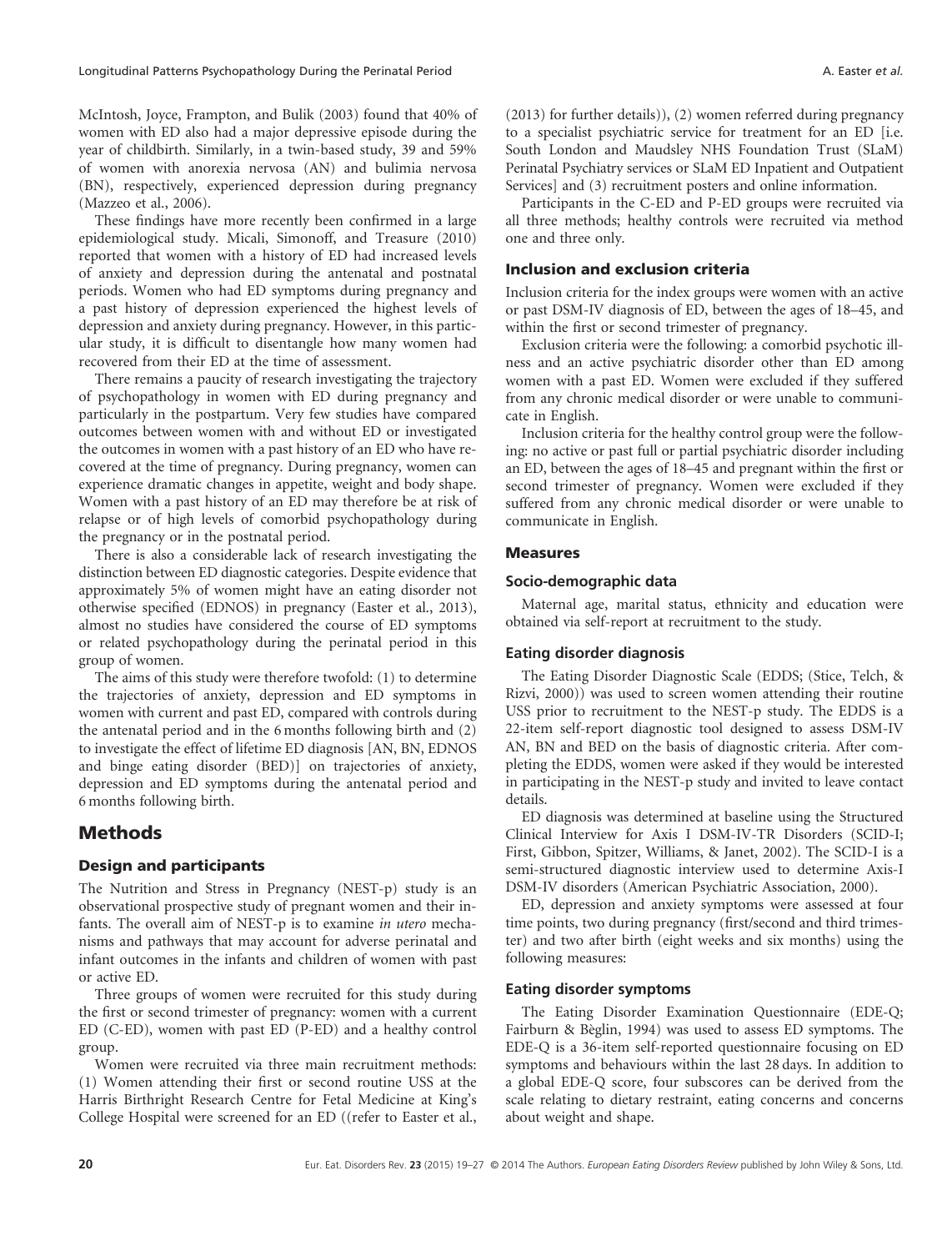ED behaviours ((objective binge eating, subjective binge eating, self-induced vomiting, use of laxative and diuretic)) are assessed in terms of their presence and frequency during the past 28 days.

#### Depression

The Becks Depression Inventory (BDI; Beck, Ward, Mendelson, Mock, & Erbaugh, 1961) was used to assess women's symptoms of depression. The BDI is a 21-item multiple choice self-reported measure of the intensity and severity of depression. Questions relate to how the respondent has felt within the last week.

#### Anxiety

The Spielberger Stait-Trait Anxiety Inventory (STAI) is a frequently used measure for self-reported anxiety (Spielberger, Gorsuch, Lushene, Vagg, & Jacobs, 1983). The STAI consists of two separate 20-item scales of anxiety: state anxiety (which is considered to be relatively temporary and transient) and trait anxiety (which is considered to be more long-standing and stable).

#### Procedures

#### Participant assessments

Women who expressed an interest in the study were contacted by a member of the research team and given details of the study. An initial assessment appointment was arranged in which written informed consent was obtained. Following this, women were interviewed with the SCID-I, and socio-demographic information and a medical history were obtained.

SCID assessments were carried out by AE and ET; in order to ensure agreement between interviewers, maternal psychiatric diagnosis was discussed on a monthly basis in team consensus meetings with the senior author of this study (NM). From this information, eligibility for the study and group classification were determined.

Eligible mothers were invited to take part in two assessments during pregnancy, in the first/second (approximately between week 9.4 and 27.8) and third trimester (approximately between week 28 and 39.1) and two assessments in the postnatal period at 8 weeks and 6 months postnatal. During these assessments, participants completed the EDE-Q, BDI and STAI.

#### Recruitment and group classification

Specialist psychiatric service recruitment. There were 90 known referrals for women with ED during pregnancy to specialist psychiatric services. We were unable to contact or arrange an initial appointment with 16 women, 20 women declined to take part, 12 women were excluded from the study after an initial assessment and three women had miscarried prior to being contacted by the research team. Therefore, 39 (43%) women were recruited to the study from specialist psychiatric services. After an initial assessment, including a full diagnostic interview, 25 women were allocated to the C-ED group and 14 to the P-ED group.

Maternity services recruitment. In total, 1027 women completed an EDDS at the routine USS, 863 women who expressed an interest in the study and consented to be contacted. Of these, 465 women were not contactable or left no or wrong contact details, 113 declined to take part in the study, 181 women were excluded after an initial assessment, and 11 women had miscarried prior to being contacted by

the research team. Therefore, 93 women were recruited to the study and after an initial assessment 9 women were allocated to the C-ED group, 25 to the P-ED group and 59 healthy controls.

Advertisements. Seven women responded to online or poster advertisements about the study. When given further information, two women declined to take part in the study, and after an initial assessment, five women were recruited to the study ( $n=3$  C-ED group;  $n = 2$  HC).

Therefore, a total of 137 eligible women were recruited and grouped according to their current ED status: C-ED  $(n=37)$ , P-ED  $(n= 39)$  and healthy controls  $(n= 61)$ . Women were only included in the present study if they had data at three of the four time points studied. Therefore, 117 women are included in the analysis below (C-ED  $n=31$ , P-ED  $n=29$ , healthy control  $n=57$ ).

The C-ED group included women meeting DSM-IV diagnostic criteria at the time of recruitment or within the 3 months prior to pregnancy. Women were considered to have recovered from their ED if they did not meet criteria for an ED (neither full nor partial syndrome) in the year prior to their current pregnancy (P-ED).

For subsequent analysis, to investigate the secondary aims of the study, women were grouped according to their lifetime ED diagnosis, based on DSM-IV diagnostic classification: (1) AN  $(n = 16; 13.7\%;$  including restricting and binge-purge subtypes); (2) BN  $(n=20, 17.1\%)$ ; (3) EDNOS  $(n=17, 14.5\%)$ ; and (4) BED  $(n = 8, 6.8\%)$ .

Women with (P-ED) who had multiple ED diagnoses  $(n=4)$ during their lifetime diagnostic classification was made during the monthly meetings on the bases of illness duration and severity, using the following hierarchy to guide classification of lifetime diagnosis: BN, AN, EDNOS.

#### Statistical analysis

Frequencies with chi square tests and one-way analysis of variance (ANOVA) were employed to test for group differences with respect to key categorical or continuous demographic indicators.

Pairwise Pearson correlation coefficients were calculated for all measurements at each time point and for each measurement across time points. Linear, logistic, and multinomial logistic regression models according to the nature of the variable (i.e. linear, binary, or categorical, respectively) were fitted. Two-tailed tests were employed throughout, and statistical significance was defined as a p-value  $\leq 0.05$ . All data analyses were undertaken in STATA version 12.

#### Longitudinal data modelling

Crude and adjusted two-level linear mixed effects models (xtmixed Stata command) were employed to test for group differences across the longitudinal outcomes investigated (anxiety, depression, and ED symptoms). Because the model assumes normality of distribution of outcomes, the latter were graphically inspected for normality of distribution and transformed accordingly if failing to meet these assumptions. None of the outcomes were normally distributed; therefore, square root (BDI; EDE-Q) and log (STAI) transformations were performed prior to fitting longitudinal models.

Two different models were fitted according to whether independent predictors were ED history (i.e. no ED, past ED and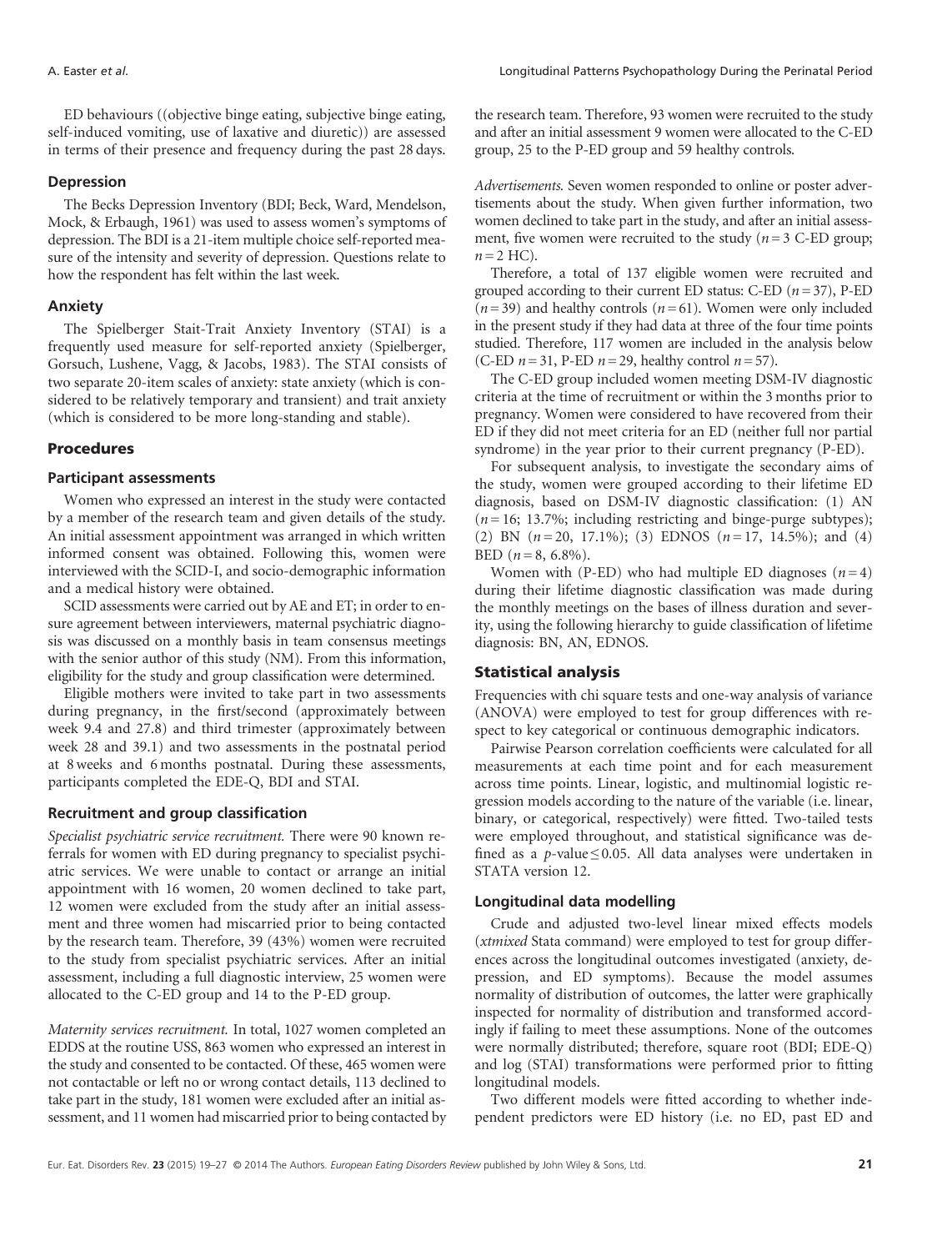current ED) or lifetime ED type (i.e. AN, BN, BED, and EDNOS). ED group-by-time-point interactions were also tested.

Models were first fitted using a random intercept and then adding a random slope. All models employed maximum likelihood estimates (mle Stata command). Because likelihood ratio testing (LRT) is not possible on multiply imputed dataset, goodness of fit of the two models were compared using LRT on nonimputed data. The model with a random intercept and random slope proved to best fit the data and was thus retained for analyses on the MI dataset. Multivariate models adjusted for a priori (ethnicity, age) confounders and predictors of missingness (education, and marital status).

#### Missing data

Missingness on socio-demographic and outcome variables was investigated. A total of 7.6, 8.5, 15.4, and 1.7% women had missing data on ethnicity, marital status, education, and age respectively. Overall, there were no differences between women with missing data on socio-demographic variables and women with complete data. Having a P-ED was associated with having missing data on education. Missing data on socio-demographic variables was therefore assumed to be missing at random (MAR) and imputed using multiple imputations with chained equations, imputing five datasets.

Missing outcome data on two or more time points ( $n = 33$ , 28.2%) was predicted by being single ( $p = 0.03$ ).

#### Ethical approval

This study was approved by The Joint South London and the Institute of Psychiatry NHS Research Ethics Committee (Ref. 09/H0807/12).

### Results

# Sample characteristics

The majority of women in the sample were from a white ethnic background (81.2%), were married or cohabiting at the time of recruitment (84.1%), and had a university degree or higher education (76.8%). As shown in Table 1, there was no difference in the ethnicity, education, relationship status or parity between women with C-ED, P-ED and healthy controls. Women in the C-ED group were significantly younger than the P-ED and healthy control groups (refer to Table 1).

Depression, anxiety, and ED symptoms scores were moderately to highly and significantly correlated at time points 1 and 2  $(T_1 = r: 0.6-0.9; T_2 = r: 0.5-0.9)$ , whereas at time points 3 and 4, high correlations existed between all measures (T3 = r: 0.5–0.9;  $T4 = r: 0.5{\text -}0.9$  except between the EDE-Q restraint scale and depression and anxiety scores  $(T3 = r: 0.2 - 0.3; T4 = r: 0.2)$ . Each measure showed moderate to high correlation across time points (r: 0.5–0.9) with the exception of the EDE-Q restraint measure at T1 and T4 (r: 0.3).

### Trajectories of anxiety, depression, and eating disorder symptoms

Figures 1–3 show the raw mean ED, depression and anxiety scores by maternal ED group. Results of the linear mixed effects model are shown in Table 2. Adjusted coefficients are referred to throughout this results section.

**Table 1** Sample characteristics by maternal eating disorder group  $ED =$  eating disorder, C-ED = current eating disorder, P-ED = past eating disorder

|                              | No ED     | $C$ -ED   | P-ED      | $p$ -value |
|------------------------------|-----------|-----------|-----------|------------|
| Total: $N$ $(\% )$           | 57 (48.7) | 29(24.8)  | 31(26.5)  |            |
| Ethnicity ( $n = 108$ )      |           |           |           |            |
| White                        | 46(85.2)  | 20(74.1)  | 22(81.5)  | 0.5        |
| Other ethnic background      | 8(14.8)   | 7(25.9)   | 5(18.5)   |            |
| Marital status ( $n = 107$ ) |           |           |           |            |
| Single                       | 2(3.8)    | 3(11.1)   | 0(0)      | 0.1        |
| Not living w/ partner        | 3(5.7)    | 4(14.8)   | 5(18.5)   |            |
| Married/cohabiting           | 48 (90.6) | 20(74.1)  | 22(81.5)  |            |
| Education ( $n = 99$ )       |           |           |           |            |
| GCSEs/A levels               | 9(17.7)   | 10(37.0)  | 4(19.1)   | 0.1        |
| Higher education             | 42 (82.4) | 17(62.9)  | 17(80.9)  |            |
| Parity ( $n = 109$ )         |           |           |           |            |
| Nulliparous                  | 29(52.7)  | 19(79.1)  | 19(67.9)  |            |
| Primiparous/multiparous      | 26(47.3)  | 7(26.9)   | 9(32.1)   | 0.2        |
| Age: mean (SD)               | 32.8(4.6) | 28.1(5.3) | 32.9(5.8) | 0.0002     |

Categorical outcomes  $X^2$  tests were undertaken for categorical outcomes, and continuous outcomes were tested using ANOVA.



Figure 1. Mean EDE-Q total scores in pregnancy and postpartum assessments according to eating disorder history

#### Eating disorder symptoms

Women in the C-ED and P-ED groups had increased levels of all ED symptoms (i.e. eating restraint, eating concern, shape concern, and weight concern) across assessment time points in pregnancy and in the postpartum, compared with the healthy control group; refer to Table 2. Overall, women in the C-ED (b coeff: 1.3, 95% CI: 1.1–1.5) and P-ED groups (b coeff: 0.6, 95% CI: 0.4–0.8) had higher total EDE-Q scores compared with healthy controls

There was a significant effect of time overall for an increase in total EDE-Q scores at 8 weeks postpartum (b coeff: 0.2, 95% CI: 0.1–0.3) and at 6 months postpartum  $(b \text{ coeff: } 0.2, 95\% \text{ CI: }$  $0.1--0.4$ ). Across all groups, weight and shape concerns increased at 8 weeks and 6 months post-partum. Given the increase ED symptoms in the healthy control group, raw EDE-Q scores when assessed in the third trimester were higher in this group, compared with women in the P-ED group; however, a steep increase in EDE-Q scores was seen in the P-ED group in the postnatal period, Figure 1.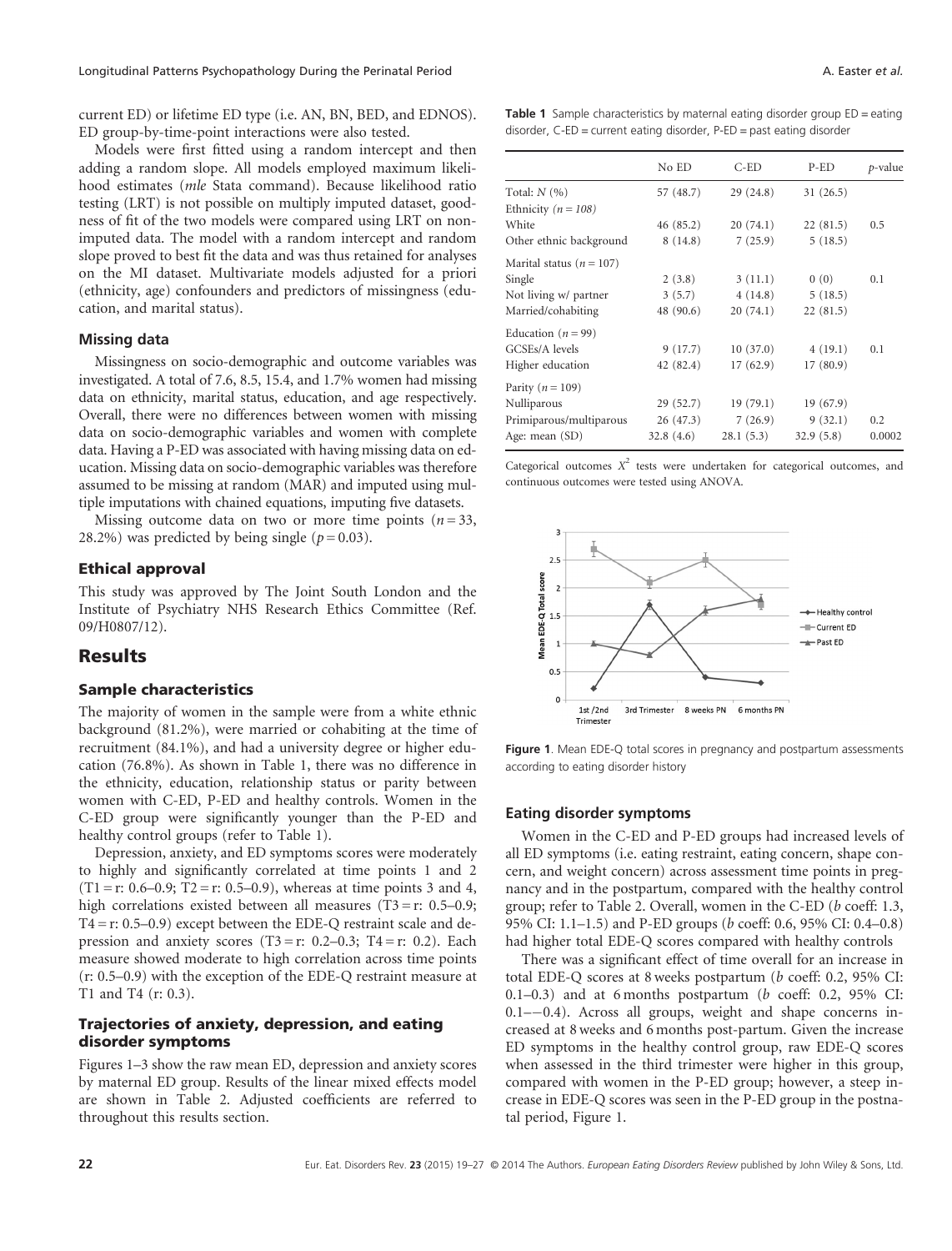A. Easter et al. Longitudinal Patterns Psychopathology During the Perinatal Period

Table 2 Longitudinal perinatal course of ED symptoms, depression and anxiety in women with current ED, past ED and healthy controls: crude and adjusted b coefficient and 95% confidence intervals from linear mixed effect models with random intercept and random slope

|                               |           | ED history             |                                  |  |  |
|-------------------------------|-----------|------------------------|----------------------------------|--|--|
|                               |           | $C$ -ED                | P-ED                             |  |  |
| BDI: $N(%$                    | 37(46.8)  | 21(26.6)               | 21(26.6)                         |  |  |
| Crude $b$ (95% CI)            | Ref       | 2.2 $(1.7; 2.6)$ ***   | $1.0$ (0.5; 1.5)***              |  |  |
| Adjusted b (95% CI)           | Ref       | $2.0$ $(1.5; 2.6)$ *** | $0.9(0.4; 1.4)$ ***              |  |  |
| STAI state: $N$ (%)           | 40(47.6)  | 21(25.0)               | 23 (27.4)                        |  |  |
| Crude $b$ (95% CI)            | Ref       | $0.6$ $(0.4; 0.7)$ *** | $0.3$ $(0.2; 0.5)$ ***           |  |  |
| Adjusted $b$ (95% CI)         | Ref       | $0.5(0.4; 0.7)$ ***    | $0.3$ $(0.1; 0.4)$ ***           |  |  |
| STAI trait: $N$ (%)           | 39 (47.0) | 21(25.3)               | 23(27.7)                         |  |  |
| Crude b (95% CI)              | Ref       | $0.5(0.4; 0.6)$ ***    | $0.3$ $(0.2; 0.4)$ ***           |  |  |
| Adjusted $b$ (95% CI)         | Ref       | $0.5(0.3; 0.6)$ ***    | $0.2$ $(0.1; 0.4)$ ***           |  |  |
| EDE-Q restraint: $N$ (%)      | 40(48.2)  | 20(24.1)               | 23(27.7)                         |  |  |
| Crude $b$ (95% CI)            | Ref       | $1.0$ $(0.7; 1.3)$ *** | $0.4$ $(0.1; 0.7)$ <sup>**</sup> |  |  |
| Adjusted $b$ (95% CI)         | Ref       | $1.0$ $(0.6; 1.3)$ *** | $0.4$ $(0.1; 0.7)$ <sup>**</sup> |  |  |
| EDE-Q eating concern: $N$ (%) | 40(48.2)  | 20(24.1)               | 23(27.7)                         |  |  |
| Crude $b$ (95% CI)            | Ref       | 1.2 $(1.0; 1.5)$ ***   | $0.5$ $(0.2; 0.7)$ ***           |  |  |
| Adjusted $b$ (95% CI)         | Ref       | $1.2$ $(1.0; 1.5)$ *** | $0.4$ $(0.2; 0.6)$ ***           |  |  |
| EDE-Q shape concern: $N$ (%)  | 37(46.8)  | 20(25.3)               | 22(27.9)                         |  |  |
| Crude $b$ (95% CI)            | Ref       | 1.4 $(1.1; 1.7)$ ***   | $0.7(0.4; 0.9)$ ***              |  |  |
| Adjusted $b$ (95% CI)         | Ref       | $1.5(1.1; 1.8)$ ***    | $0.7(0.4; 0.9)$ ***              |  |  |
| EDE-Q weight concern: $N$ (%) | 37(46.8)  | 20(25.3)               | 22(27.8)                         |  |  |
| Crude $b$ (95% CI)            | Ref       | $1.6(1.3;1.8)$ ***     | $0.8(0.5;1.1)^{***}$             |  |  |
| Adjusted $b$ (95% CI)         | Ref       | $1.6$ $(1.3; 1.9)$ *** | $0.8$ $(0.5; 1.0)$ ***           |  |  |
| EDE-Q total score: $N$ (%)    | 37(46.8)  | 20(25.3)               | 22 (27.8)                        |  |  |
| Crude $b$ (95% CI)            | Ref       | $1.3$ $(1.0; 1.5)$ *** | $0.6$ $(0.4; 0.8)$ ***           |  |  |
| Adjusted $b$ (95% CI)         | Ref       | 1.3 $(1.1; 1.6)$ ***   | $0.6$ $(0.4; 0.8)$ ***           |  |  |

HC, healthy control; ED, eating disorder; C-ED, current eating disorder; P-ED, past eating disorder

 $*0.05 > p > 0.01$   $**0.01 > p > 0.0001$   $**p < 0.0001$ 

<sup>a</sup>Adjusted for ethnicity, age, education, marital status

There was a significant group-by-time interaction for total EDE-Q scores in women the C-ED group ( $b$  coeff:  $-0.17$ , 95% CI:  $-0.26 - 0.08$ ,  $p < 0.0001$ ). Total EDE-Q scores decreased in the C-ED group, compared with an overall increase in scores in the P-ED group and HC group, refer to Figure 1. At 6 months postpartum, EDE-Q scores in the C-ED and P-ED groups were comparable (1.7 and 1.8 respectively, refer to Figure 1).

The frequency of ED behaviours are shown in Table S1. In the C-ED, the number of women reporting objective binge eating and subjective binge eating was higher compared with the P-ED and HC groups and highest during the first/second trimester than at any other point. Self-induced vomiting was reported by six women (20.7%) in the C-ED during the first/second and third trimester and reduced slightly to 4 (13.8%) and 5 (17.2%) at 8 weeks and 6 months postpartum, respectively. Self-induced vomiting was most commonly reported by women with AN or BN during pregnancy, refer to Table S2.

No women in any of the groups reported misusing laxities during the antenatal or postnatal periods, and only one participant

within the C-ED group reported diuretic use at 8 weeks and 6 months postpartum.

#### Depression

Women with C-ED (b coeff: 2.0, 95% CI: 1.5–2.6) and P-ED  $(b \text{ coeff: } 0.9; 95\% \text{ CI: } 0.5-1.4)$  had higher depression scores at all time points than the control group (Table 2).

As shown in Figure 2, mean depression scores, albeit higher in the C-ED and P-ED groups compared with the control group, tended to decrease or remain relatively stable across pregnancy and the postpartum in all groups, with no significant effect of time in the regression models. The steepest decrease was seen in the C-ED group.

A significant group-by-time interaction existed in the C-ED group showing an overall decrease in depression ( $b$  coeff:  $-0.37$ , 95% CI:  $-0.61 - 0.12$ ,  $p = 0.003$ ), compared with the HC group, refer to Figure 2.

#### Anxiety

Women with a C-ED and P-ED had higher state (C-ED = b coeff: 0.5, 95% CI: 0.4–0.7; P-ED = b coeff: 0.3, 95% CI: 0.1–0.4) and trait (C-ED = b coeff: 0.5, 95% CI: 0.4–0.6; P-ED = b coeff: 0.2, 95% CI: 0.1–0.4) anxiety scores, compared with healthy controls (Table 2).

As shown in Figure 3, the course of anxiety differed across groups between the first two and the third trimester of pregnancy. There was a significant effect of time at 8 weeks postpartum (b coeff: 0.1, 95% CI: 0.02–0.2) and at 6 months postpartum  $(b \text{ coeff: } 0.1, 95\% \text{ CI: } 0.04-0.2)$  for an overall increase in state anxiety scores.

There was a significant group-by-time interaction in state and trait anxiety for the C-ED group (state =  $b$  coeff:  $-0.07$ , 95% CI:  $-0.12 - 0.02$ ,  $p = 0.01/\text{trait} = b$  coeff:  $-0.06$ , 95% CI:  $-0.10 - -0.02$ ,  $p = 0.005$ ), indicating an overall decrease in state and trait anxiety in the women in the C-ED group compared with the other groups.

#### Lifetime eating disorder diagnosis

#### Eating disorder symptoms

Results of the linear mixed effects model are shown in Table 3. Raw mean ED, depression and anxiety scores by maternal lifetime diagnosis are displayed as supplementary material Table S3.



Figure 2. Mean BDI scores in pregnancy and postpartum assessments according to eating disorder history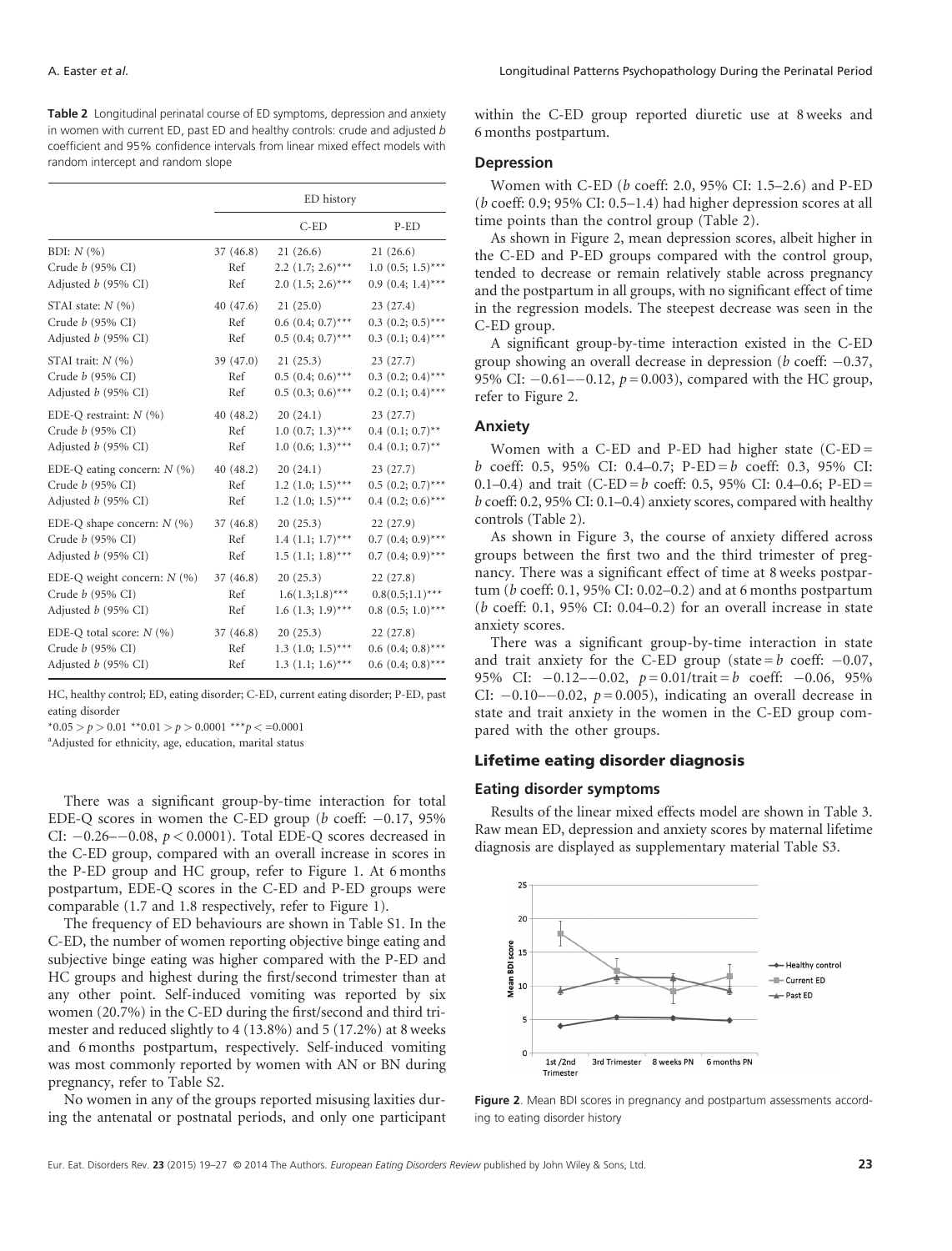

Figure 3. Mean d state and trait anxiety scores in pregnancy and postpartum assessments according to eating disorder history

Women with lifetime AN (b coeff: 1.0, 95% CI: 0.7–1.3), BN (b coeff: 0.9, 95% CI: 0.7–1.2), BED (b coeff: 1.2, 95% CI: 0.5–1.9) and EDNOS (b coeff: 0.8, 95% CI: 0.5–1.1) had higher EDE-Q total scores compared with women without any ED diagnoses, Table 3. In all ED groups, total ED symptoms decreased from the first two pregnancy trimesters to the third but subsequently increased after pregnancy.

There was a significant effect of time in increasing EDE-Q total scores at 8 weeks postpartum (b coeff: 0.2, 95% CI: 0.1-0.3) and at 6 months postpartum (b coeff: 0.2, 95% CI: 0.1–0.4). A similar effect of time was identified for shape and weight concern at 8 weeks and at 6 months postpartum.

Overall, there was a significant group-by-time interaction in relation to EDE-Q total scores in the third pregnancy trimester for women with BED ( $b$  coeff:  $-0.24$ , 95% CI:  $-0.48$ - $-0.003$ ,  $p < 0.05$ ), indicating a decrease in total EDE-Q scores compared with the other groups.

#### Depression

Having a lifetime ED diagnosis was associated with higher depression scores across pregnancy and postpartum (refer to Table 3). There was no significant effect of time over depression scores at any of the time points. There was a group-by-time interaction for women with BED, with a decrease over time ( $b$  coeff:  $-0.54$ , 95% CI:  $-1.07, -0.01, p= 0.047$ .

#### Anxiety

As shown in Table 3, women with a lifetime ED diagnoses also had increased state and trait anxiety, compared with the healthy

control group. No significant group-by-time-point interactions were found on the state or trait scales of the STAI.

#### Discussion

Very few studies have investigated longitudinal trajectories of psychopathology among women with ED during the perinatal period, particularly in comparison to women who have recovered from previous ED and those without an ED history. Comparing symptoms in women with current and past ED as well as between ED diagnostic categories can further our understanding of the effect of pregnancy on psychopathology and help identify risk factors for relapse during pregnancy and in the postnatal period, ultimately informing approaches to treatment.

An overall pattern for decreasing levels of psychopathology throughout the antenatal and postnatal periods was found among women with a current ED at the start of pregnancy; however, symptoms of ED, anxiety and depression remained higher at all time points. By comparison, women with a past history of an ED appear to be at risk of increasing psychopathology throughout the pregnancy and in the postnatal period.

As expected, women with current and past ED had higher EDrelated symptoms throughout pregnancy and the postpartum, compared with women without ED. This was true for all EDE-Q subscales (i.e. restraint, eating concern, shape concern and weight concern) and seen amongst all diagnostic categories. In line with previous findings, women with a current or past ED history showed a decrease in ED symptoms by the third trimester of pregnancy (Astrachan-Fletcher et al., 2008; Blais et al., 2000; Bonne et al., 1996; Crow et al., 2008; Lacey & Smith, 1987; Micali et al., 2007; Morgan et al., 1999). During the postnatal period, levels of ED symptoms among women with a past history of ED were comparable to women with a current ED diagnosis in pregnancy, indicating that pregnancy may lead to a worsening of ED symptoms in women who had previously recovered.

These findings are consistent with the majority of previous findings, which suggest that for many women, pregnancy may represent a time of 'natural' decrease in ED symptoms. It is possible that the improvement in ED symptoms found among women with active ED during pregnancy could result from hormonal and appetite changes that occur during this time. The findings may also be reflective of women attempting to reduce the potentially harmful effects of their ED on their developing foetus. Pregnancy may therefore be an ideal time for women with ED to engage in therapy and an optimal time for psychological intervention (Crow et al., 2008; Micali, 2010).

However, it is important to note that global EDE-Q scores in women with active ED at the start of pregnancy remained comparable to the clinical cut-off, particularly during pregnancy and at 8 weeks postnatal (Mond, Hay, Rodgers, Owen, & Beumont, 2004). A longer follow-up of symptom changes in the next 6 to 12 months postpartum will help elucidate if these changes in symptoms are transient or more long-standing.

Very few studies have investigated ED psychopathology in women with BED during the perinatal period. Bulik and colleagues suggested that BED may be associated with a worsening of symptoms during pregnancy (Bulik et al., 2007). In contrast to these findings, in this study, women with a lifetime history of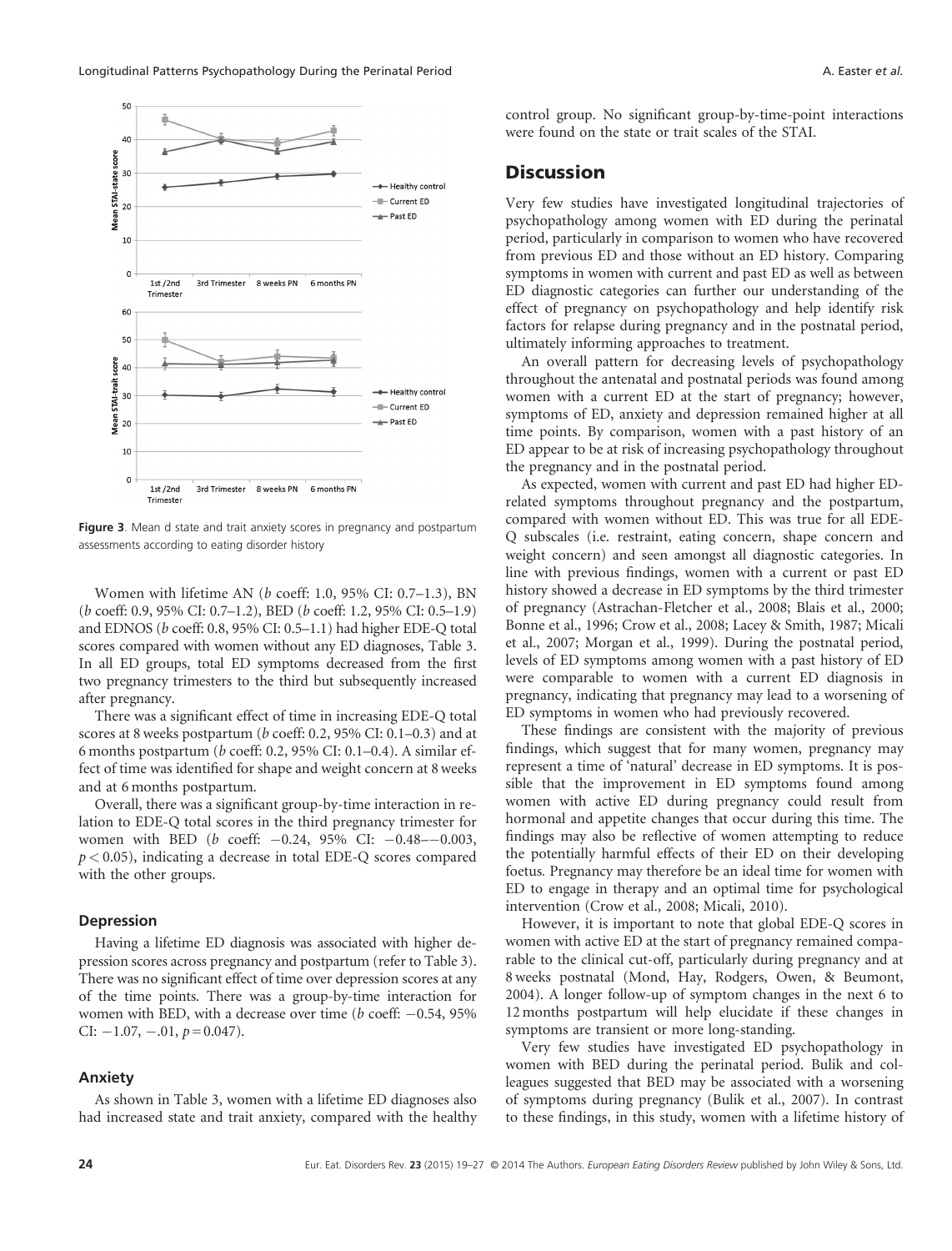| Outcomes                      | ED type   |                        |                          |                                |                         |  |
|-------------------------------|-----------|------------------------|--------------------------|--------------------------------|-------------------------|--|
|                               | HC        | AN                     | <b>BN</b>                | <b>BED</b>                     | <b>EDNOS</b>            |  |
| BDI: $N$ $(\% )$              | 37(46.8)  | 12(15.2)               | 15(18.9)                 | 3(3.8)                         | 12(15.2)                |  |
| Crude $b$ (95% CI)            | Ref       | 1.9 $(1.3; 2.6)$ ***   | $1.5$ $(0.9; 2.1)$ ***   | 1.6 $(0.3; 1.9)^{**}$          | 1.3 $(0.7; 1.9)$ ***    |  |
| Adjusted $b$ (95% CI)         | Ref       | 1.8 $(1.2; 2.5)$ ***   | 1.3 $(0.7; 1.9)$ ***     | $1.4(0.1; 2.7)^*$              | 1.4 $(0.8; 1.9)$ ***    |  |
| STAI state: $N$ (%)           | 40(47.6)  | 12(14.3)               | 16(19.1)                 | 3(3.6)                         | 13(15.5)                |  |
| Crude $b$ (95% CI)            | Ref       | $0.6$ $(0.4; 0.8)$ *** | $0.4$ $(0.2; 0.5)$ ***   | $0.6$ $(0.3; 1.0)$ ***         | $0.4$ $(0.2; 0.5)$ ***  |  |
| Adjusted $b$ (95% CI)         | Ref       | $0.5(0.4; 0.7)$ ***    | $0.3$ $(0.1; 0.5)$ ***   | $0.6$ $(0.2; 0.9)^{**}$        | $0.3$ $(0.2; 0.5)$ ***  |  |
| STAI trait: $N$ (%)           | 39(46.9)  | 12(14.5)               | 16(19.3)                 | 3(3.6)                         | 13(15.7)                |  |
| Crude $b$ (95% CI)            | Ref       | $0.4$ $(0.3; 0.6)$ *** | $0.3$ $(0.2; 0.5)$ ***   | $0.5$ $(0.2; 0.8)$ **          | $0.4$ $(0.2; 0.5)$ ***  |  |
| Adjusted $b$ (95% CI)         | Ref       | $0.4$ $(0.2; 0.6)$ *** | $0.3(0.1;0.4)$ ***       | $0.4(01;0.7)^*$                | $0.4(0.2;0.5)$ ***      |  |
| EDE-O restraint: $N$ (%)      | 40(48.2)  | 12(14.5)               | 16(19.3)                 | 2(2.4)                         | 13(15.7)                |  |
| Crude $b$ (95% CI)            | Ref       | $0.7(0.3; 1.0)$ ***    | $0.7(0.4; 1.0)$ ***      | 1.2 $(0.4; 2.0)$ **            | $0.6$ $(0.2; 0.9)^{**}$ |  |
| Adjusted $b$ (95% CI)         | Ref       | $0.6(0.2; 1.0)^{**}$   | $0.7(0.3; 1.0)$ ***      | 1.3 $(0.4; 2.1)$ **            | $0.6$ $(0.2; 0.9)^{**}$ |  |
| EDE-Q eating concern: $N$ (%) | 40(48.2)  | 12(14.5)               | 16(19.3)                 | 2(2.4)                         | 13(15.7)                |  |
| Crude $b$ (95% CI)            | Ref       | $1.0$ $(0.6; 1.3)$ *** | $0.8$ $(0.5; 1.1)^{***}$ | $0.7$ $(-0.0; 1.5)^*$          | $0.7(0.4; 1.0)$ ***     |  |
| Adjusted $b$ (95% CI)         | Ref       | $0.9(0.5; 1.3)$ ***    | $0.8(0.4; 1.1)$ ***      | $0.7(-0.1; 1.5)$               | $0.7(0.4; 1.0)$ ***     |  |
| EDE-Q shape concern: N (%)    | 37(46.8)  | 12(15.2)               | 16(28.3)                 | 2(2.5)                         | 12(15.2)                |  |
| Crude $b$ (95% CI)            | Ref       | 1.1 $(0.7; 1.5)^{***}$ | $1.0$ $(0.7; 1.4)$ ***   | 1.1 $(0.3; 1.9)^{**}$          | $0.8$ $(0.5; 1.2)$ ***  |  |
| Adjusted $b$ (95% CI)         | Ref       | 1.1 $(0.7; 1.5)$ ***   | $1.0$ $(0.7; 1.4)$ ***   | 1.3 $(0.4; 2.1)$ **            | $0.9(0.6; 1.2)$ ***     |  |
| EDE-Q weight concern: $N$ (%) | 37 (46.8) | 12(15.2)               | 16(28.3)                 | 2(2.5)                         | 12(15.2)                |  |
| Crude $b$ (95% CI)            | Ref       | 1.3 $(0.9; 1.9)$ ***   | 1.2 $(0.9; 1.6)$ ***     | 1.1 $(0.3; 1.9)^{**}$          | $1.0$ $(0.6; 1.4)$ ***  |  |
| Adjusted $b$ (95% CI)         | Ref       | 1.3 $(0.9; 1.7)$ ***   | 1.3 $(0.9; 1.6)$ ***     | 1.3 $(0.4; 2.1)$ **            | $1.0$ $(0.6; 1.3)$ ***  |  |
| EDE-Q total score: $N$ (%)    | 37(46.8)  | 12(15.2)               | 16(28.3)                 | 2(2.5)                         | 12(15.2)                |  |
| Crude $b$ (95% CI)            | Ref       | $1.0$ $(0.7; 1.3)$ *** | $0.9(0.7; 1.2)$ ***      | 1.1 $(0.4; 1.7)$ <sup>**</sup> | $0.8$ $(0.5; 1.1)$ ***  |  |
| Adjusted $b$ (95% CI)         | Ref       | $1.0$ $(0.7; 1.3)$ *** | $0.9(0.7; 1.2)$ ***      | 1.2 $(0.5; 1.9)^{**}$          | $0.8$ $(0.5; 1.1)$ ***  |  |
|                               |           |                        |                          |                                |                         |  |

Table 3 Longitudinal perinatal course of ED symptoms, depression and anxiety in women with AN, BN, BED EDNOS, and healthy controls: crude and adjusted b coefficient and 95% confidence intervals from linear mixed effect models with random intercept and random slope

HC, healthy control; ED, eating disorder; AN, anorexia nervosa; BN, bulimia nervosa; BED, binge eating disorder; EDNOS, eating disorder not otherwise specified \* $0.05 > p > 0.01$ \*\* $0.01 > p > 0.0001$ \*\*\* $p \le 0.0001$ 

<sup>a</sup>Adjusted for ethnicity, age, education, marital status

BED specifically showed an overall decrease in ED symptoms. Replication of these findings is particularly important because the number of women with lifetime BED in this study is very small and a wide variation in psychopathology existed within the group.

Current or past history of ED was also found to be associated with higher levels of depression and anxiety in pregnancy and in the postpartum. Higher levels of depression and anxiety were apparent among women with any lifetime diagnosis of an ED (i.e. AN, BN, BED and EDNOS), compared with women without a history of an ED. To our knowledge, only one previous study has investigated the course of depression and anxiety in women with ED during the perinatal period (Micali et al., 2010). Micali and colleagues also reported high levels of anxiety during pregnancy in women with past and active ED, particularly when combined with a past depressive disorder (Micali et al., 2010).

In the present study, women with a current ED showed a decrease in comorbid depressive and anxiety symptoms during the third trimester of pregnancy that persisted into the postnatal period; whereas, higher levels of depression and anxiety remained stable among women with a past history of an ED. Despite the overall reduction in depressive symptoms found in women with active ED, BDI scores among women with both active and a past history of were approximately twice as high as the scores observed in women without ED at 6 months postpartum.

Previous studies have suggested that the postnatal period may be a vulnerable time for postnatal depression for women with ED (Carter et al., 2003; Morgan, Lacey, & Chung, 2006). Although the present investigation does not indicate a risk for a resurgence of comorbid psychopathology in the first 6 months following birth, our findings are consistent with previous reports of an increased risk of postnatal depression in this group of women (Morgan et al., 2006).

In the present investigation, state anxiety levels during pregnancy for women with ED (past and current) remained above the clinical cut-off point (39/40) for clinically significant STAI scores (Knight, Waal-Manning, & Spears, 1983). Furthermore, levels of anxiety in women with current and past ED in this sample were found to be higher than levels reported in both community and hospital samples during pregnancy (Gunning et al., 2011).

Given the associations between elevated stress and anxiety during pregnancy and poor birth outcomes (e.g. Kramer et al., 2009), as well as long-term implications for infant development (Glover & O'Connor, 2002; Micali et al., 2011), clinicians should be aware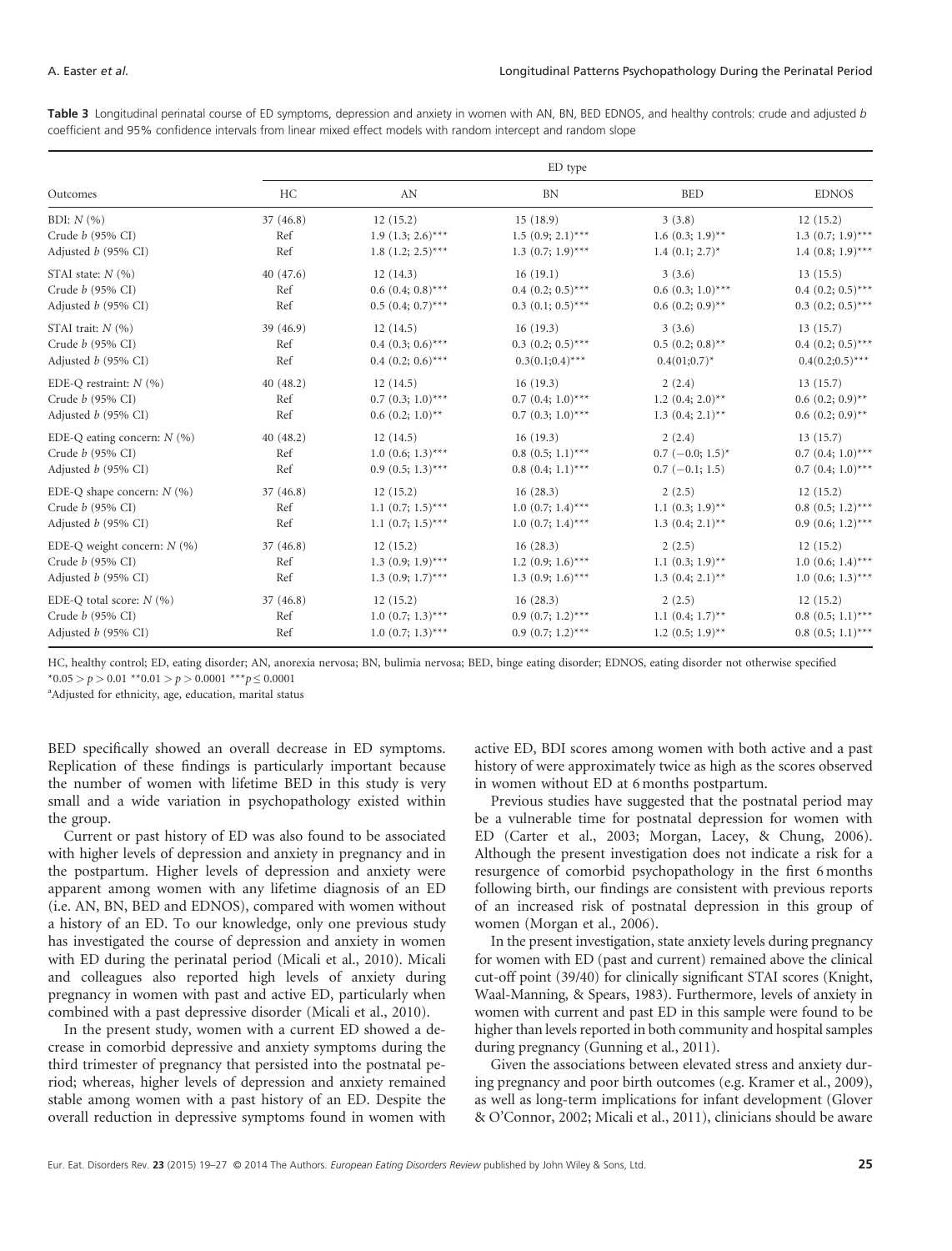of this elevated risk for affective disorders among women with ED and routinely assess and monitor anxiety in women with a history of an ED during pregnancy.

#### Strengths and limitations

Very few studies have investigated psychopathology longitudinally among women with both past and current ED during the antenatal and postnatal periods, and this study has several strengths over previous studies that have. The main strength is that DSM-IV diagnoses of ED were made on the basis of an objective and in-depth diagnostic interview, rather than self-report. This allowed for us to distinguish between past and active ED diagnosis and assess the effect of lifetime ED diagnoses on patterns of psychopathology. Furthermore, the women were followed up prospectively, and extensive validated measures of maternal psychopathology were employed.

Given our recruitment strategy, women in this sample were not exclusively recruited via women seeking or referred for treatment; therefore, generalizability of our study is higher than studies using treatment-seeking samples and might include women with a range of ED severity.

The main limitation of this investigation is that the overall sample size and number of women in each lifetime diagnostic category, particularly BED, were small. Therefore, this study may have lacked the power to detect potential differences.

#### Conclusions and implications

In conclusion, women with both current and past ED had higher depressive and anxiety symptoms during the antenatal and postnatal periods, compared with women without an ED history. Despite some overall reductions in psychopathology observed among women with active ED, ED symptoms and comorbid psychopathology remained elevated, and at a clinically significant

#### level, in women with both active and past ED diagnosis. Consistent with subjective experiences of an improvement in ED psychopathology in pregnancy, a decrease in ED cognitions and behaviours was observed in the third trimester of pregnancy. Further studies should investigate possible biological mechanisms, that is, hormonal changes amongst others, for this improvement.

Women with current ED require close monitoring and consistency of care during pregnancy and in the postnatal period. Women with a past history of ED are at risk for high levels of psychopathology in the perinatal period, and there is a need for increased awareness of ED in antenatal and postnatal care. Women with ED do not readily disclose their ED to health care professionals (Freizinger, Franko, Dacey, Okun, & Domar, 2008); identification of women with ED is therefore a crucial factor in order for appropriate advice and treatment to be provided.

## Acknowledgements

We are grateful to all of the mothers and children involved in the Nutrition and Stress in Pregnancy (NEST-p) study for their dedication and time. We would also like to thank the staff and clinicians within the Perinatal Psychiatry and Eating Disorders services at the SLaM NHS Foundation Trust and the Harris Birthright Research Centre for Fetal Medicine for supporting this study. This article presents independent research commissioned by the National Institute for Health Research (NIHR) under its Programme Grants for Applied Research scheme (RP-PG-0606-1043). This research was funded by a National Institute of Health Research (NIHR) clinician scientist award (DHCS/08/08/012) to Dr N. Micali. The views and opinions expressed in this publication are those of the authors and do not necessarily reflect those of the National Health Service (NHS), NIHR or the DH.

#### **REFERENCES**

- American Psychiatric Association. (2000). Diagnostic and statistical manual of mental disorders: DSM-IV-TR. American Psychiatric Publishing, Inc: Washington, DC.
- Astrachan-Fletcher, E., Veldhuis, C., Lively, N., Fowler, C., & Marcks, B. (2008). The reciprocal effects of eating disorders and the postpartum period: a review of the literature and recommendations for clinical care. Journal of Women's Health (2002), 17(2), 227–239.
- Beck, A. T., Ward, C. H., Mendelson, M., Mock, J., & Erbaugh, J. (1961). An inventory for measuring depression. Archives of General Psychiatry, 4(6), 561–571.
- Blais, M. A., Becker, A. E., Burwell, R. A., Flores, A. T., Nussbaum, K. M., Greenwood, D. N., et al. (2000). Pregnancy: outcome and impact on symptomatology in a cohort of eating-disordered women. International Journal of Eating Disorders, 27(2), 140–149.
- Bonne, O. B., Rubinoff, B., & Berry, E. M. (1996). Delayed detection of pregnancy in patients with anorexia nervosa: two case reports. International Journal of Eating Disorders, 20(4), 423–425.
- Bulik, C. M., Von Holle, A., Hamer, R., Knoph Berg, C., Torgersen, L., Magnus, P., et al. (2007). Patterns of remission, continuation and incidence of broadly defined eating disorders during early

pregnancy in the Norwegian Mother and Child Cohort Study (MoBa). Psychological Medicine, 37(8), 1109–1118.

- Carter, F. A., McIntosh, V. V., Joyce, P. R., Frampton, C. M., & Bulik, C. M. (2003). Bulimia nervosa, childbirth, and psychopathology. Journal of Psychosomatic Research, 55(4), 357–361.
- Coker, E. L., Mitchell-Wong, L. A., & Abraham, S. F. (2013). Is pregnancy a trigger for recovery from an eating disorder? Acta Obstetricia et Gynecologica Scandinavica, 92(12), 1407–1413.
- Conrad, R., Schablewski, J., Schilling, G., & Liedtke, R. (2003). Worsening of symptoms of bulimia nervosa during pregnancy. Psychosomatics, 44(1), 76–78.
- Crow, S. J., Agras, W. S., Crosby, R., Halmi, K., & Mitchell, J. E. (2008). Eating disorder symptoms in pregnancy: a prospective study. International Journal of Eating Disorders, 41(3), 277–279.
- Easter, A., Bye, A., Taborelli, E., Corfield, F., Ulrike, S., Treasure, J., et al. (2013). Recognising the symptoms: how common are eating disorders in pregnancy?" European Eating Disorders Review, 21(4), 340–344.
- Fairburn, C., & Bèglin, S. J. (1994). Assessment of eating disorders: Interview or self-report questionnaire? International Journal of Eating Disorders.
- Fairburn, C., Welch, S., Doll, H., Davies, B., & O'Connor, M. (1997). Risk factors for bulimia nervosa: a community-based casecontrol study. Archives of General Psychiatry, 54(6), 509–517.
- First, M., Gibbon, M., Spitzer, R., Williams, J., & Janet, B. (2002). User's Guide for the Structured Clinical Interview for DSM-IV-TR Axis I Disorders - Research version (SCID-I DSM-IV-TR). New York: Biometrics Research.
- Freizinger, M., Franko, D. L., Dacey, M., Okun, B., & Domar, A. D. (2008). The prevalence of eating disorders in infertile women. Fertility and Sterility, 93(1), 72–78.
- Glover, V., & O'Connor, T. G. (2002). Effects of antenatal stress and anxiety. The British Journal of Psychiatry, 180(5), 389–391.
- Gunning, M., Denison, F., Stockley, C., Ho, S., Sandhu, H., & Reynolds, R. (2011). Assessing maternal anxiety in pregnancy with the State-Trait Anxiety Inventory (STAI): issues of validity, location and participation. Journal of Reproductive and Infant Psychology, 28(3), 266–273.
- Hudson,J.I.,Hiripi,E.,Pope,H.G., Jr.,&Kessler,R.C.(2007).TheprevalenceandcorrelatesofeatingdisordersintheNationalComorbidity Survey Replication.Biological Psychiatry, 61(3), 348–358.
- Knight, R. G., Waal-Manning, H. J., & Spears, G. (1983). Some norms and reliability data for the State-Trait Anxiety Inventory and the Zung Self-Rating Depression scale. British Journal of Clinical Psychology, 22(4), 245–249.
- Kramer, M. S., Lydon, J., Séguin, L., Goulet, L., Kahn, S. R., McNamara, H., et al. (2009). Stress pathways to spontaneous preterm birth: the role of stressors, psychological distress, and stress hormones. American Journal of Epidemiology, 169(11), 1319.